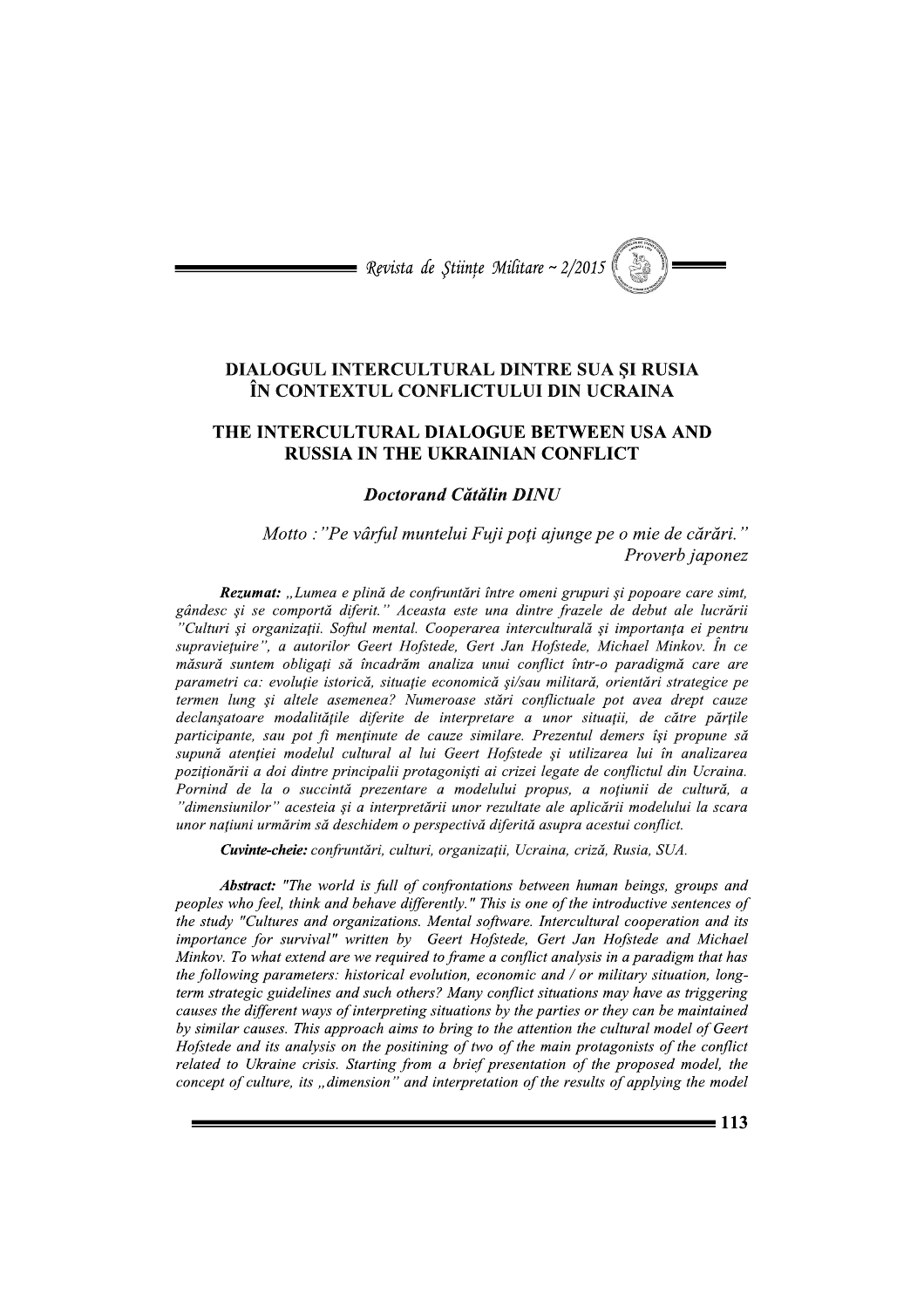

to the scale of nations, we intend to open a different perspective on the conflict.

Keywords: confrontations, cultures, organizations, Ukraina, crises, Russia, USA.

a acest moment al istoriei contemporane principalul punct de interes al ⊿agendei internaționale este reprezentat de situația din Ucraina și de poziționarea antagonică, atât din perspectiva declarațiilor politice, cât și din perspectiva acțiunilor propriu-zise, a Rusiei și a Europei occidentale, împreună cu Statele Unite ale Americii.

În ceea ce priveste tara noastră, evenimentele aflate în desfășurare la doar câteva sute de kilometri depărtare de granița răsăriteană a României nu pot să nu trezească un vădit sentiment de îngrijorare. Invariabil, în rândul decidenților politici, al analistilor politici sau al simplilor cetățeni responsabili, se nasc temeri deloc nefondate privitoare la starea de insecuritate pe care o provoaçã aceste evenimente si, mai ales, cu privire la posibilitatea evolutiei acestora către un conflict deschis între Rusia, pe de o parte, și lumea occidentală, pe de altă parte.

În acest context, urmărim a contura o viziune asupra situatiei, dintr-o perspectivă mai rar abordată în spațiul public și anume cea culturală.

În conformitate cu modelul propus de Geert Hofstede, orice individ raționează, simte și acționează în baza unor secvențe prestabilite, pe care le dezvoltă pe parcursul întregii vieți, un adevărat "software" mental. Astfel, fără a afirma că indivizii au comportamente complet previzibile, acceptăm și sustinem ideea că modalitatea de a gândi, a simți sau a recurge la acțiune este puternic influentată de mediul social în care o persoană s-a dezvoltat.

Cu alte cuvinte, alături de autorii lucrării mai sus menționate, sprijinim conceptia potrivit căreia oamenii se comportă în conformitate cu apartenența lor la o anumita cultură, prin cultura înțelegând acel cumul de tipare învățate de gândire, simtire si actiune specific unui grup sau categorii de indivizi, care îi fac să se diferentieze fată de ceilalti.

În studiul fenomenului culturii, astfel cum a fost interpretată notiunea mai sus, Geert Hofstede identifică mai multe "straturi" ale acesteia, ca urmare a faptului că aparținem mai multor grupuri sau categorii diferite. Sunt propuse:

• Nivelul național – cel al țării sau țărilor de care aparține individul;

• Nivelul apartenenței regionale si/sau etnice si/sau religioase si/sau lingvistice;

 $\bullet$  *Nivelul genului* – masculin sau feminin;

· Nivelul generației – cel care generează separația dintre bunici, părinți și copii:

· Nivelul clasei sociale – care se asociază cu sansele de educație, cu ocupația și profesia;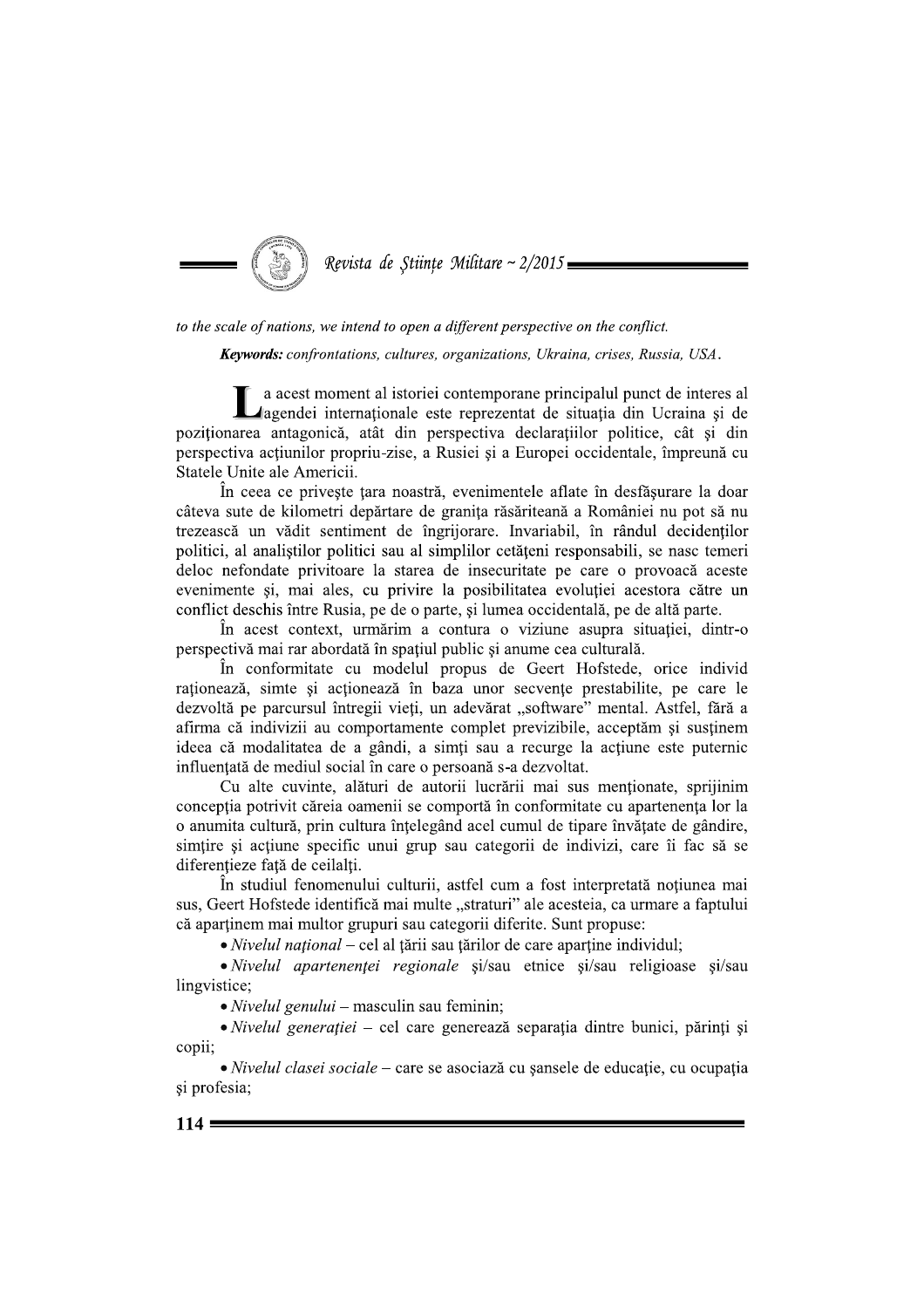Revista de Stiințe Militare ~  $2/2015$ 

· Nivelul organizațional - care se referă la modul în care organizația în careși desfășoară activitatea cei angajați creează tipare de gândire, simțire sau comportament.

În ceea ce priveste cultura natională, ca prim strat al culturii, Geert Hofstede propune studierea ei pe baza unor "dimensiuni", care pot fi măsurate și, pe această cale, evidențiate diferențe și specificități, în raport cu alte culturi, și anume:

· "Distanța față de putere" – ca măsură a acceptării, de către indivizi, a diferentierilor generate de poziția lor socială;

• "Individualism vs. Colectivism" – ca măsură a gradului de interdependentă pe care o societate îl menține printre membrii săi;

· "Masculinitate vs. Feminitate" – ca măsură a diferențierii rolurilor sociale pe bază de sex;

• "Evitarea incertitudinii" – ca măsură a acceptării/evitării incertitudinii generate de ambiguitate si/sau complexitate;

· "Gândirea pe termen lung/Gândirea pe termen scurt" - ca măsură a modului în care o societate se pregătește pentru viitor, prin încurajarea comportamentului bazat pe respectarea traditiilor sau prin sustinerea eforturilor de a face față provocărilor, prin educație;

· "Indulgența vs. reținere" - dimensiune introdusă, mai nou, ca măsură a gradului în care membrii unei societăți încearcă sa-si cenzureze dorințele și impulsurile.

Pe baza acestor considerații teoretice, menite a explicita cadrul în care se circumscrie prezentul demers, vom prezenta una dintre cheile în care poate fi citit conflictul ce se află în desfășurare pe teritoriul statului ucrainean, și anume cea culturală.

Depăsind realitatea actiunilor politice și de luptă ce se derulează în acest moment pe teritoriul statului ucrainean între forțele separatiste și armata națională, se disting atitudini si actiuni care amintesc de protagonistii bine-cunoscutului "război rece", Occidentul și Uniunea Sovietică.

"Lumile" aflate în conflict trebuie, însă, să ajungă la reconciliere, iar acest deziderat nu poate avea la bază numai încercarea de armonizare a intereselor, prin negociere, ci si cunoasterea si întelegerea celuilalt, cu scopul de a găsi solutii viabile de depășire a crizei.

Altfel spus, unul dintre motivele pentru care numeroase probleme de acest gen și nu numai nu și-au găsit rezolvarea sau au primit soluții ineficiente a fost ignorarea, de către părtile implicate, a modului în care ceilalti percep și interpretează realitatea pusă în discuție.

În mod indiscutabil, între lumea occidentală și cea rusă există diferente culturale care fac dificil procesul de comunicare între cele două. Orice mesaj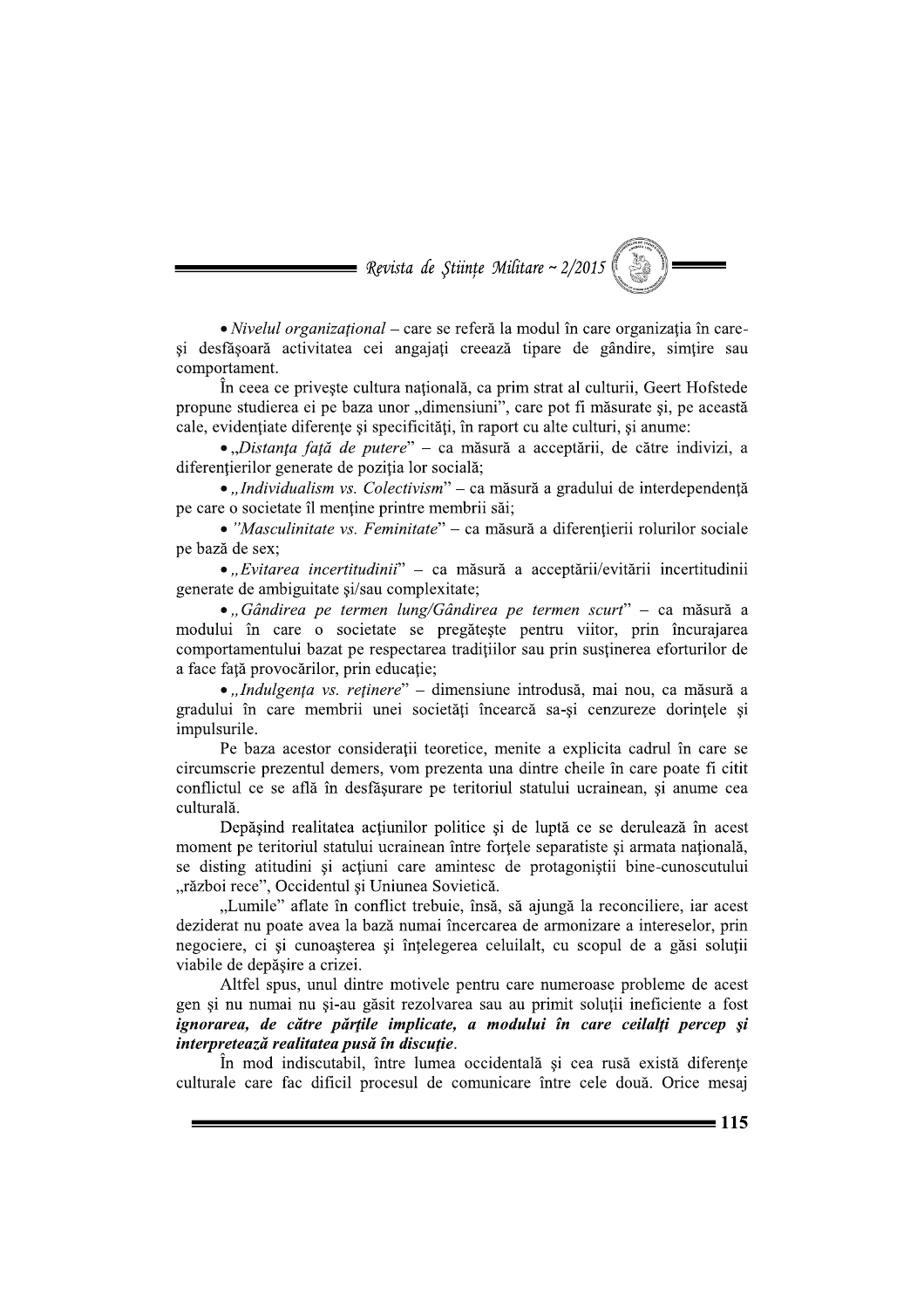

transmis pe orice cale este susceptibil a fi interpretat printr-un filtru al "sabloanelor" culturale. Când facem o astfel de afirmație nu avem în vedere doar faptul că liderii celor două comunități apartin unei societăți cu specificități de gândire și acțiune. Liderii sunt reprezentanții unor grupuri sociale, ale căror interese le reprezintă și pe care trebuie să le respecte. Astfel, acestia nu pot actiona numai în conformitate cu propriile păreri, convingeri sau cunoștințe, dar și ținând seama de felul în care opinia publică percepe și înțelege comportamentele oponenților. Conducătorii celor două tabere nu pot ignora componenta culturală, cea care dă mecanismele de interpretare și de reacție, din partea întregii societăți, la actiunile adversarilor.

Deosebirile culturale se pot remarca cu ușurință apelând la o analiză comparativă a două culturi naționale, cea rusă și cea americană, reprezentativă pentru cealaltă tabără (deși lumea occidentală este cu mult mai diversă și, de aici, reacțiile acesteia mai dificil de "citit"), din perspectiva modelului lui Geert Hofstede.

Analiza are la bază scorurile propuse de THE HOFSTEDE CENTER, prin intermediul site-ului www.geert-hofstede.com. la măsurarea dimensiunilor culturii naționale, mai sus prezentate, pentru Statele Unite ale Americii și Rusia, care sunt următoarele:

- Distanța față de putere
- $\bullet$  Individualism/Colectivism
- $\bullet$  Masculinitate/Feminitate
- $\bullet$  Evitarea incertitudinii
- Gândirea pe termen lung/pe termen scurt
	-
- Rusia: 81, Statele Unite: 26; - Rusia: 20, Statele Unite: 68.

 $-$  Rusia: 93, Statele Unite: 40;

- Rusia: 39, Statele Unite: 91;  $-$  Rusia: 36, Statele Unite: 62;

 $-$  Rusia: 95, Statele Unite: 46;

 $\bullet$  Indulgenta/retinere

Din perspectiva "distantei față de putere" și a dimensiunii "individualism vs. colectivism", Rusia este o națiune în cadrul căreia puterea este foarte îndepărtată de societate. Cu o discrepanță imensă dintre cei mai puțin puternici și cei mai puternici, se aiunge la o mare importantă a simbolurilor statutului. Comportamentul trebuie să reflecte și să reprezinte rolurile statutului în toate domeniile de interactiuni ale activității: fie ca sunt vizite, negocieri sau cooperare; abordarea ar trebui să fie de sus în jos și să ofere mandate clare pentru orice sarcină. Apoi, societatea rusă pare a fi o societate de "grup", nu una "individualistă". Familia extinsă, prietenii și nu de puține ori cartierul sunt foarte importante pentru a face față provocărilor de zi cu zi. Relațiile sunt cruciale în obținerea de informații, în prezentare sau în negocieri de succes. Acestea trebuie să fie personale, autentice și demne de încredere înainte ca cineva să se concentreze pe sarcini.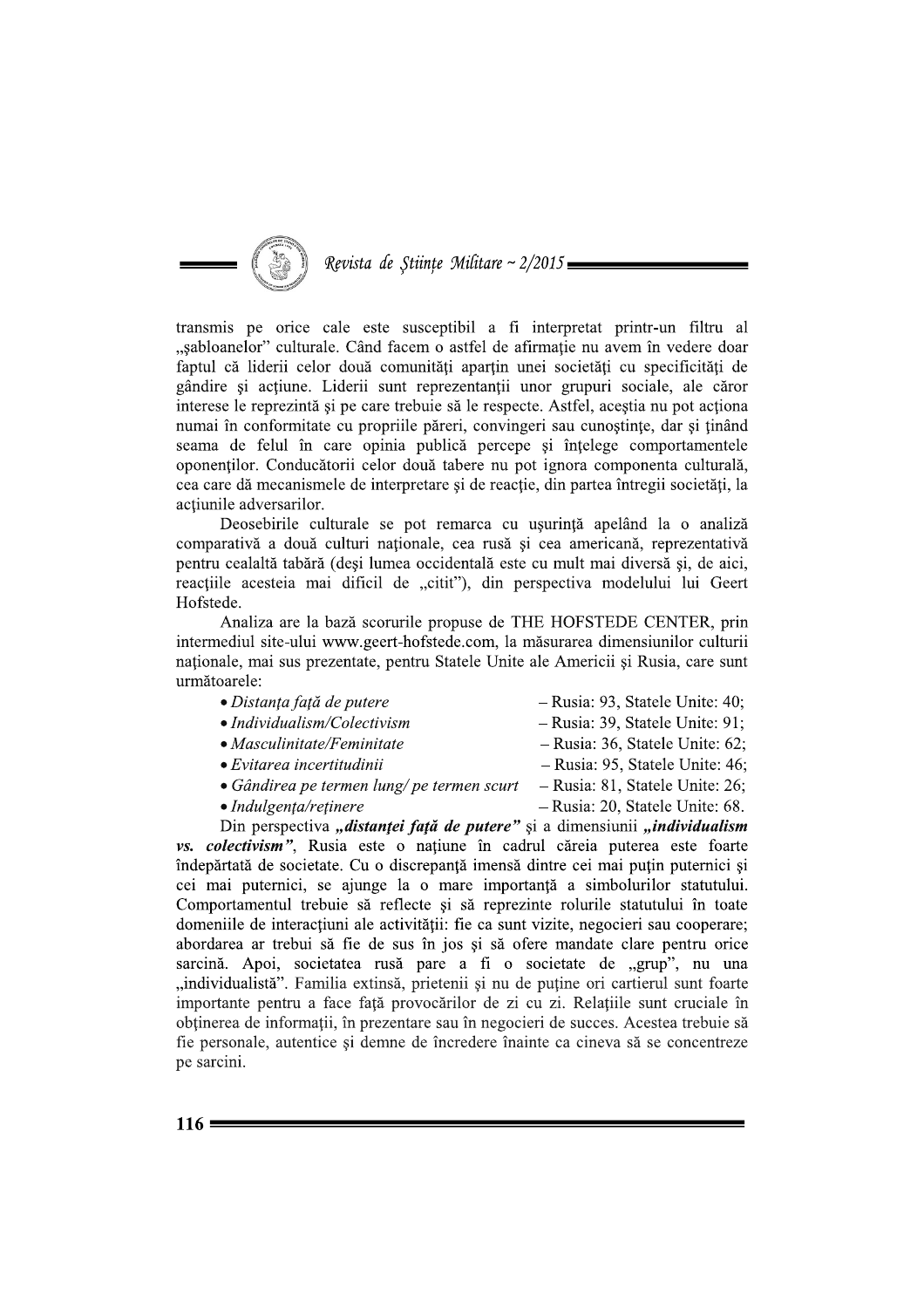= Revista de Stiințe Militare ~  $2/2015$ 

Scorul destul de redus înregistrat de societatea americană pe distanța față de putere (40) în combinație cu una dintre cele mai "individualiste" culturi (91) din lume, se reflectă in următoarele aspecte ca premiza americană de "libertate si justiție pentru toți", cu un accent explicit pe drepturi egale în toate aspectele societății americane și în Guvern. În cadrul organizațiilor americane, ierarhia este stabilită pentru eficiență, superiorii sunt accesibili și se bazează pe experiența indivizilor și a echipelor. Atât managerii, cât și angajații se așteaptă să fie consultați și informația este împărtășită frecvent. În același timp, comunicarea este informală, directă și participativă, într-o anumită măsură. Așteptările societății sunt ca oamenii sa aibă grijă doar de ei înșiși și de familiile lor directe fără a se baza (prea mult) pe sprijinul autorităților. Americanii sunt obișnuiți să facă afaceri sau să interacționeze cu oameni pe care nu-i cunosc. Prin urmare, americanii nu au retineri în a aborda potentialii lor omologi, în scopul de a obtine sau de a căuta informații. Promovarea și deciziile se bazează pe merit sau pe dovezile a ceea ce poate face sau nu poate face fiecare.

Plasarea societății rusești în zona celor de "grup" explică opțiunea strategică a Rusiei de apărare a etnicilor ruși, oriunde s-ar afla ei, cu atât mai mult când aceștia se găsesc în imediata vecinătate a statului. Astfel, orice tip de intervenție, dincolo de granitele statului devine pe deplin justificată. Usurința americanilor de a interacționa cu necunoscuții, nu se regăsește și la ruși. Prezența străină într-un spațiu considerat de interes prin simpla regăsire a etnicilor ruși în acel spațiu este greu de acceptat.

Relativ la dimensiunea "masculinitate vs. feminitate", scorul relativ mic al Rusiei de 36 (societate feminină) ar putea surprinde cu privire la preferința acesteia pentru simbolurile statutului, dar acestea sunt, în Rusia, legate de distanța mare față de putere. La o a doua privire, se poate vedea că rușii la locul de muncă ca și atunci când întâlnesc un străin, mai degrabă își subestimează realizările personale, contribuțiile sau capacitățile lor. Aceștia vorbesc într-un mod modest despre ei înșiși, iar oamenii de știință, cercetătorii sau doctorii sunt, cel mai adesea, de așteptat să trăiască la un standard de viață foarte modest. Comportamentul dominant poate fi acceptat când vine vorba de sef, dar nu este apreciat de colegi.

Scorul "masculinității" Statelor Unite ajunge până la 62, iar acest lucru poate fi văzut în modelele comportamentale tipic americane. Acest lucru poate fi explicat prin combinarea unei "masculinități" colective cu cea mai individualistă conduită din lume. Cu alte cuvinte, americanii, ca să spunem așa, cu toții își manifestă "masculinitatea" individual. E o conduită pe care americanii o arată fătis și se reflectă în unele aspecte cum ar fi: americanii vor avea tendinta de a afisa si de a vorbi despre "succesele" lor si despre realizările lor în viată, important fiind nu atât să ai succes, cât s-o arăți celorlalți; multe sisteme de evaluare americane se bazează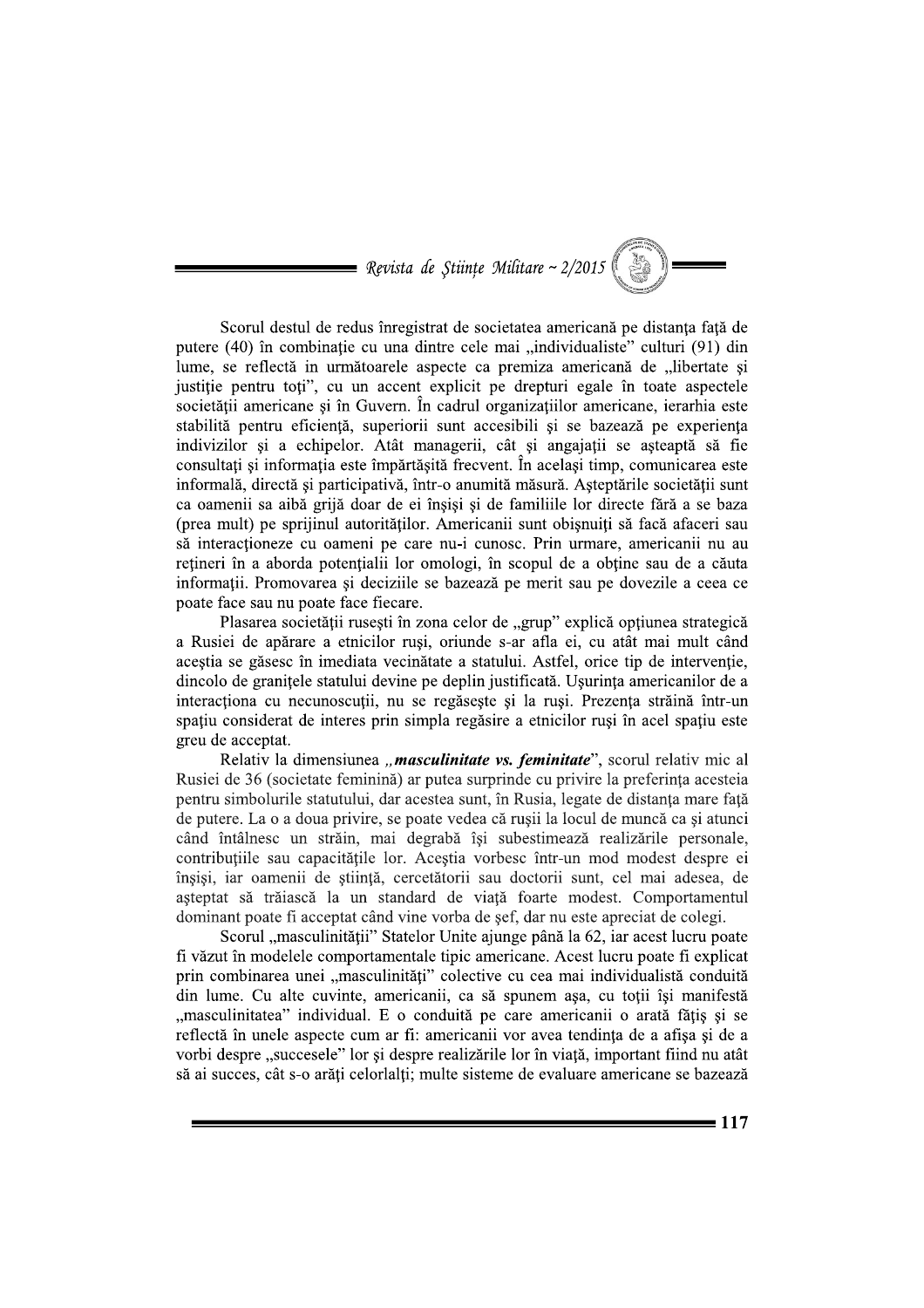

pe stabilirea unor obiective precise, prin care angajații americani pot dovedi ce treabă bună au făcut; se crede că există întotdeauna posibilitatea de a face lucrurile într-o manieră și mai bună; obtinerea unei recompense financiare ca urmare a rezultatelor muncii se va traduce, cel mai adesea în afișarea unui statut mai înalt.

Asa cum am mentionat, deja, analizăm comportamentul a doi dintre principalii protagoniști ai "războiului rece". Acesta e un aspect care nu poate fi pierdut din vedere. Statele Unite ale Americii și Uniunea Sovietică au fost marii "adversari" într-un conflict cu rădăcini ideologice. Această situație i-a pus în poziția de egali, ca mari puteri internaționale. De la statutul de egal, Rusia nu poate accepta, cultural vorbind, un comportament dominant, care este tolerat doar celor aflați pe poziții ierarhic superioare. Statele Unite nu au posibilitatea de a se plasa "deasupra" și să "dicteze" ce conduite sunt de adoptat de către Rusia, atât timp cât sunt, în continuare percepuți ca egali.

Apoi, înclinația "masculină" a americanilor, care îi determină să considere un "conflict" ca pe un bun mijloc de a aduce în prim plan calitățile învingătorului, poate explica un comportament cu pronuntat caracter polemic, menit, mai degrabă, să ridice și mai mult tensiunea inerentă unei crize.

În ceea ce privește "*evitarea incertitudinii*", cu un scor de 95, rușii se simt foarte amenințați de situații ambigue și, de asemenea, au creat unul dintre cele mai complexe sisteme birocratice din lume. Când sunt începute negocierile, accentul este pus pe clădirea unei relații. Rușii preferă să aibă informații de conținut și de fond. Atât timp cât rusii interactionează cu oameni considerati a fi străini, se prezintă într-un mod formal și distant. În același timp formalitatea este folosită ca un semn de respect.

Scorul Statelor Unite, sub medie, pe dimensiunea "evitarea incertitudinii" se reflectă, după cum urmează: există un grad corect de acceptare a ideilor noi, produselor inovatoare și a dorinței de a încerca ceva nou și diferit, chiar dacă se referă la tehnologie, practici de afaceri sau alimentație; americanii tind să fie mai toleranți cu ideile și opiniile tuturor și încurajează libertatea de exprimare; în același timp, americanii nu au nevoie de foarte multe reguli și sunt mai puțin expresivi emotional față de culturile cu un scor superior.

În mod evident, orientarea proocidentală a Ucrainei induce, într-o societate cu un grad scăzut de toleranță pentru incertitudine, o stare de insecuritate. Pană în urmă cu nu mai mult de un sfert de secol, Statele Unite ale Americii erau "inamicul", lupta se purta cu societatea occidentală și tot ce reprezenta ea. Este imposibil ca, brusc, "inamicul" de ieri să se aseze în imediata vecinătate a granitelor Rusiei. Nu a trecut suficient timp pentru ca relațiile Rusiei cu Statele Unite să se transforme în așa fel încât "adversarii" de ieri să poată demara negocieri de pe poziții de încredere. Raporturile dintre Rusia și Statele Unite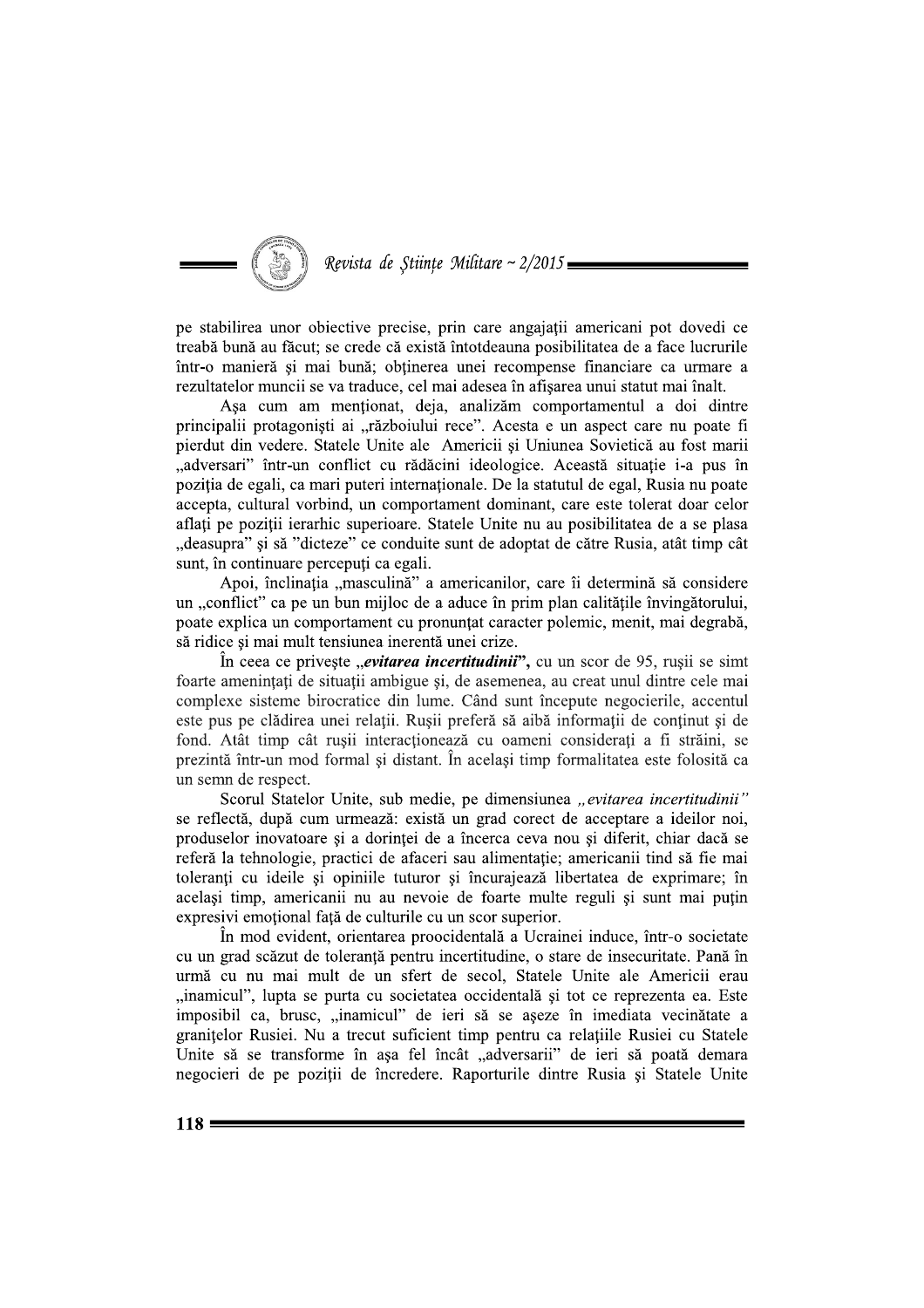

trebuie să străbată o etapă intermediară de cunoaștere și înțelegere a celuilalt de pe poziția de partener. Cele două națiuni au nevoie să armonizeze două orientări culturale diametral opuse din perspectiva "evitării incertitudinii".

Dacă ne referim la dimensiunea "gândirea pe termen lung/pe termen *scurt*", cu un scor ridicat (81), Rusia este o tară cu o mentalitate pragmatică. În societățile cu o orientare pragmatică, oamenii consideră că adevărul depinde foarte mult de situație, context și timp. Aceștia prezintă o abilitate de a adapta foarte usor tradițiile la condiții schimbate, o înclinație puternică pentru salvare și investiție, cumpătare și perseverentă în obținerea de rezultate.

Caracteristicile societății americane, în funcție de scorul obținut, ar fi: americanii sunt predispusi la analiza noilor informații pentru a verifica dacă sunt adevărate sau nu; mulți americani au idei foarte puternice despre ce este "bine" și ce este "rău"; companiile americane își măsoară performanțele pe termen scurt, declaratiile de profit și pierdere fiind eliberate trimestrial ceea ce conduce, de asemenea, la faptul că persoanele fizice depun eforturi majore pentru rezultate rapide la locul de muncă.

Cât despre dimensiunea "*indulgență vs. reținere*", natura reținuta a culturii ruse este ușor vizibilă prin scorul său foarte scăzut de 20 cu privire la aceasta dimensiune. Societățile cu un scor redus la această dimensiune au tendința de cinism și pesimism. De asemenea, spre deosebire de societățile indulgente, societățile reținute nu pun accent pe timpul liber sau controlul satisfacerii dorintelor. Oamenii cu această orientare au perceptia faptului că actiunile lor sunt retinute de normele sociale si simt că ideea de a se complace în aceasta situatie este gresită.

Statele Unite se încadrează la această a șasea categorie ca o societate indulgentă cu un scor de 68. Acest aspect este reflectat de următoarele atitudini contradictorii și comportamente: "muncește din greu și distrează-te la fel"; Statele Unite au purtat un război împotriva drogurilor și încă sunt foarte ocupate în acest sens, iar dependența de droguri în Statele Unite este mai mare decât în multe alte tări bogate; este o societate pudică dar chiar și unii teleevangheliști bine-cunoscuți par a fi imorali.

Din perspectiva dimensiunilor "gândirea pe termen lung/pe termen scurt" și "indulgență vs. reținere", Rusia apare ca o societate dominată de seriozitate, orientată spre analiza fiecărui context în parte, spre deosebire de Statele Unite, unde prevalează gândirea tributară șablonului "bine-rău". Rusia aduce argumente proprii contextului precum dreptul populatiei de etnie rusă la autodeterminare în Crimeea sau acțiunile de tip "fascist" ale guvernului Ucrainei împotriva cetățenilor apartinând aceleiasi etnii. Discursul Statelor Unite este dominat de notiuni generice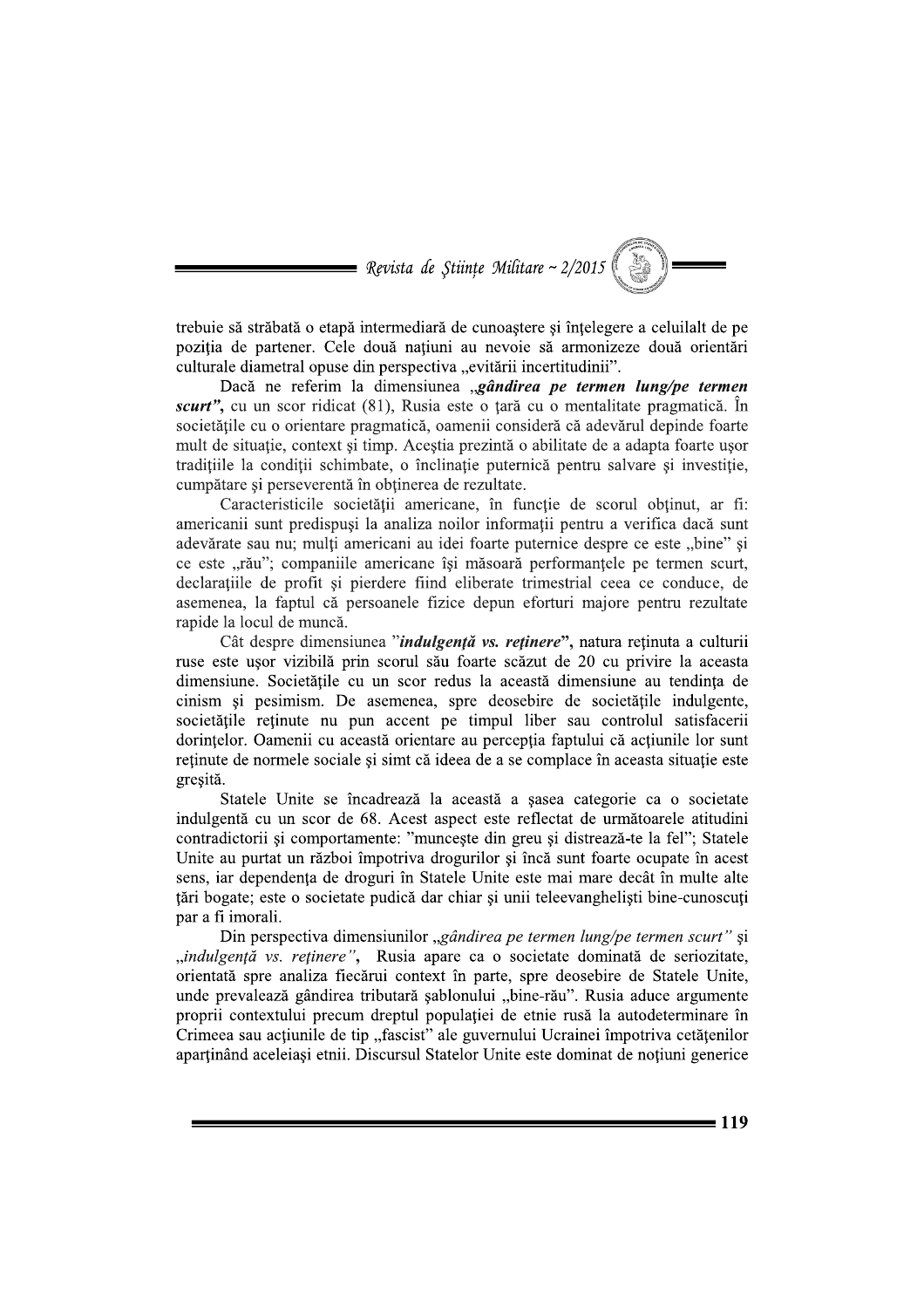

ca "principiile democrației". Dialogul intercultural este puternic afectat, în aceste conditii.

Acestea sunt unele dintre interpretările rezultatelor obtinute la măsurarea dimensiunilor culturii, în conformitate cu modelul propus de Geert Hofstede.

Indiferent daçã avem sau nu disponibilitatea de a accepta acest model ca pe unul ce corespunde realității, având în vedere faptul că aceleași principii și unități de măsură au fost aplicate, suntem în situația de a accepta măcar anumite concluzii ale analizei prezentate.

În principal, nu putem să nu observăm că cele două societăți luate în discuție se plasează pe poziții antagonice, din perspectiva dimensiunilor culturii *naționale*. Acest fenomen trebuie să tragă un semnal de alarmă extrem de puternic cu privire la posibila poziționare a celor doi protagoniști ai situației de criză care se manifestă în viata internatională. Este adevărat că Statele Unite ale Americii nu reprezintă întreaga lume occidentală și că analize similare ale situației altor culturi nationale apartinând civilizatiei Europei occidentale ar putea scoate la iveală alte aspecte specifice unor tări cu vocație de lider. Însă, prezentul demers are drept obiectiv atragerea atenției asupra unui aspect care pare a fi trecut cu vederea, cel puțin în discursul public, și anume că, oricât ar părea de paradoxal, o realitate poate fi interpretată în moduri extrem de diferite de fiecare societate în parte. Acțiunile pe care, mai apoi, le întreprind membrii fiecărei societăți, fie ei chiar conducători, se pot subsuma unui șablon cultural foarte greu de combătut.

Încercările de solutionare a unor conflicte de asemenea anvergură sau a unor situatii de asemenea gravitate, cu potential major de impact asupra desfăsurării întregii vieți a comunității umane, nu poate să nu țină seama de un aspect atât de important cum este cultura, ca sumă de valori proprii unui grup sau unei societăți. Toate părțile implicate, alături de cele ce au constituit subiectul acestei succinte analize, ar trebui, în cadrul eforturilor de identificare a modalităților de dezamorsare a stării de tensiune, să aibă în vedere "programarea" culturală a participanților la dialog.

Este mai mult decât necesar ca, orice mesaj transmis, orice acțiune a "celuilalt", să fie trecute prin filtrul paradigmei culturale sau interpretate în această cheie, dacă se dorește ca mesajul să ajungă complet și corect la cel căruia îi este adresat și ca acțiunile să nu genereze efecte nedorite, ca urmare a interpretării lor în "cheie" culturală.

Prin intermediul acestui demers ne-am propus să privim dialogul dintre Rusia si Statele Unite ale Americii, în contextul conflictului din Ucraina, din perspectiva culturii naționale, astfel cum este ea definită și caracterizată de Geert Hofstede. Am ajuns, în urma celor întreprinse la concluzia că, din punct de vedere cultural, societatea americană și cea rusă sunt total diferite, fapt care face ca